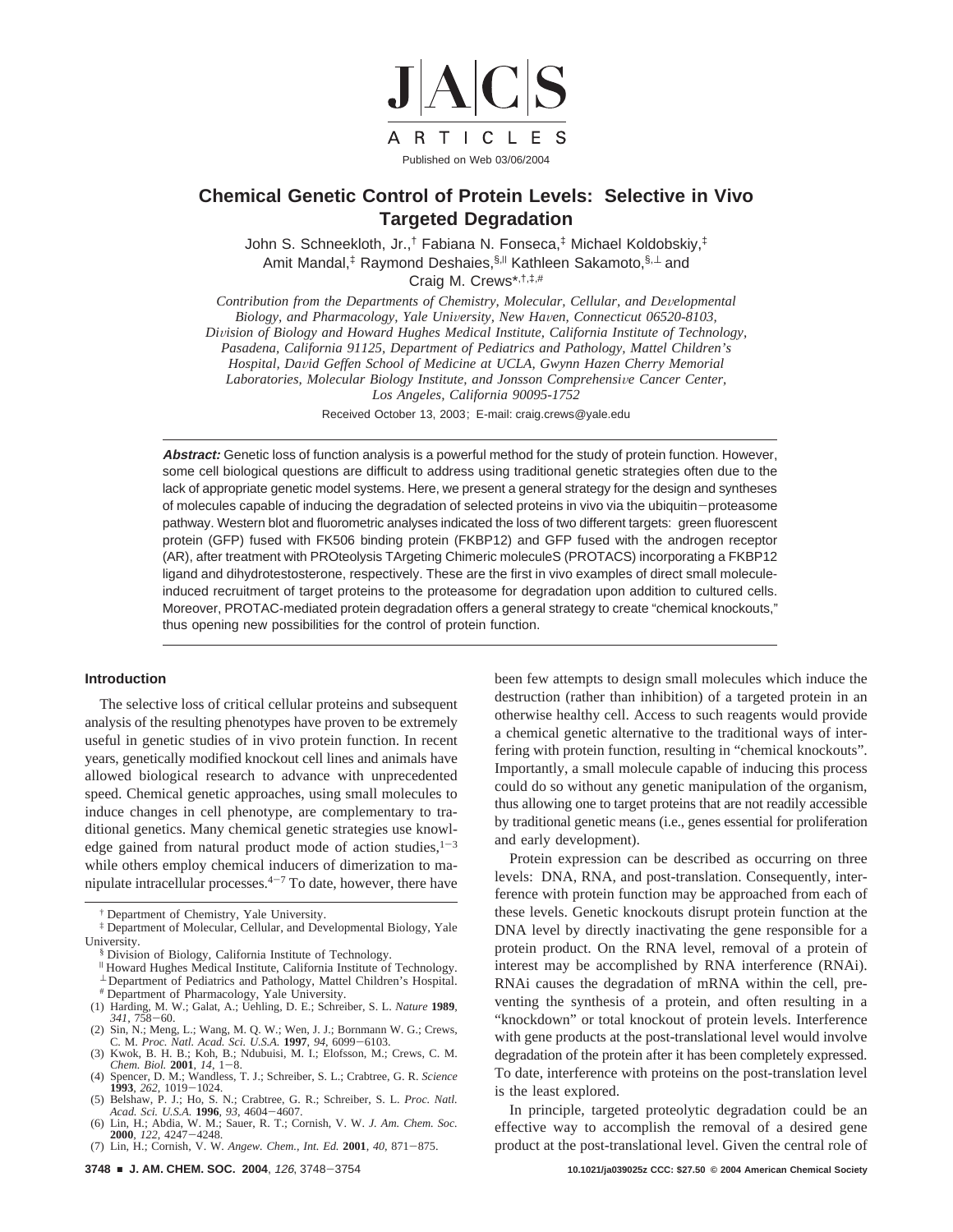the ubiquitin-proteasome pathway in protein degradation within the cell, $\delta$  reagents capable of redirecting the substrate specificity of this pathway would be useful as experimental tools for modulating cellular phenotype and potentially act as drugs for inducing the elimination of disease-promoting proteins. We present here a general strategy for designing molecules capable of inducing the proteolysis of a targeted protein via the ubiquitin-proteasome pathway, as well as the first evidence that such molecules are effective upon addition to living cells.

Protein degradation, like protein synthesis, is an essential part of normal cellular homeostasis. As the major protein degradation pathway, the ATP-dependent ubiquitin-proteasome pathway has been implicated in the regulation of cellular processes as diverse as cell cycle progression,<sup>9</sup> antigen presentation,<sup>10</sup> the inflammatory response, $^{11}$  transcription, $^{12}$  and signal transduction.13 The pathway involves two discrete steps: (i) the specific tagging of the protein to be degraded with a polyubiquitin chain and (ii) the subsequent degradation of the tagged substrate by the 26S proteasome, a multicatalytic protease complex. Ubiquitin, a highly conserved 76 amino acid protein, $14$  is conjugated to the target protein by a three-part process. First, the C-terminal carboxyl group of ubiquitin is activated by a ubiquitin-activating enzyme (E1). The thioester formed by attachment of ubiquitin to the E1 enzyme is then transferred via a transacylation reaction to an ubiquitin-conjugating enzyme (E2). Finally, ubiquitin is transferred to a lysine (or, less commonly, the amino terminus) of the protein substrate that is specifically bound by an ubiquitin ligase (E3).15 Successive conjugation of ubiquitin to internal lysines of previously added ubiquitin molecules leads to the formation of polyubiquitin chains.<sup>16</sup> The resulting polyubiquitinated target protein is then recognized by the 26S proteasome, whereupon ubiquitin is cleaved off and the substrate protein threaded into the proteolytic chamber of the proteasome. Importantly, substrate specificity of the ubiquitin-proteasome pathway is conferred by the E3 ligases. Each E3 ligase or recognition subunit of a multiprotein E3 ligase complex binds specifically to a limited number of protein targets sharing a particular destruction sequence. The destruction sequence may require chemical or conformational modification (e.g., phosphorylation) for recognition by E3 enzymes.17,18

Recently, we demonstrated a strategy for inducing the ubiquitination and ensuing proteolytic degradation of a targeted protein in vitro. This approach uses heterobifunctional molecules known as PROteolysis TArgeting Chimeric moleculeS (PROTACS), which comprise a ligand for the target protein, a linker moiety, and a ligand for an E3 ubiquitin ligase.19 In that proof of principle experiment the degradation of a stable protein, methionine aminopeptidase 2 (MetAP-2), was induced in a

- (8) Myung, J.; Kim, K.; Crews, C. M. *Med. Res. Re*V*.* **<sup>2001</sup>**, *<sup>21</sup>*, 245-273.
- (9) Koepp, D. M.; Harper, J. W.; Elledge, S. J. *Cell* **<sup>1999</sup>**, *<sup>97</sup>*, 431-434.
- (10) Rock, K. L.; Goldberg, A. L. *Annu. Re*V*. Immunol.* **<sup>1995</sup>**, *<sup>17</sup>*, 739-779.
- (12) Ben-Nerian, M.; Tansey, W. P. *Nat. Rev. Mol. Cell Biol.* **2003**, 4, 192–201.
- 
- (12) Muratani, M.; Tansey, W. P. *Nat. Re*V*. Mol. Cell Biol.* **<sup>2003</sup>**, *<sup>4</sup>*, 192-201. (13) Hershko, A.; Ciechanover, A. *Annu. Re*V*. Biochem.* **<sup>1998</sup>**, *<sup>67</sup>*, 425-479. (14) Vijay-Kumar, S.; Bugg, C. E.; Wilkinson, K. D.; Vierstra, R. D.; Hatfield, P. M.; Cook, W. J. *J. Biol. Chem.* **<sup>1987</sup>**, *<sup>262</sup>*, 6396-6399.
- (15) Breitschopf, K.; Bengal, E.; Ziv, T.; Admon, A.; Ciechanover, A. *EMBO*
- *(16)* Pickart, C. M. Annu. Rev. Biochem. 2001, 3, 503-533.
- (16) Pickart, C. M. *Annu. Re*V*. Biochem.* **<sup>2001</sup>**, *<sup>3</sup>*, 503-533. (17) Yaron, A.; Hatzubal, A.; Davis, M.; Lavon, I.; Amit, S.; Manning, A. M.; Andersen, J. S.; Mann, M.; Mercurio, F.; Ben-Neriah, Y. *Nature* **1998**, 396, 590-594.<br>(18) Crews, C. M. Curr. Opin. Chem. Biol. **2003**, 7, 534-539.
- 
- (18) Crews, C. M. Curr. Opin. Chem. Biol. **2003**, 7, 534–539.<br>(19) Sakamoto, K. M.; Kim, K. B.; Kumagai, A.; Mercurio, F.; Crews, C. M.; Deshaies, R. J. *Proc. Natl. Acad. Sci. U.S.A.* **2001**, 98, 8554–8559.



**Figure 1.** Targeted proteolysis using a PROTAC molecule. Ub  $=$  ubiquitin, target = target protein,  $E3 = E3$  ubiquitin ligase complex, and  $E2 = E2$ ubiquitin transfer enzyme.

cellular lysate upon the addition of a PROTAC (referred to as PROTAC-1) consisting of the known MetAP-2 ligand, ovalicin, joined to a peptide ligand for the ubiquitin ligase complex SCF*<sup>â</sup>*TrCP. By bridging MetAP-2 and an E3 ligase, PROTAC-1 initiated the ubiquitination and proteasome-mediated degradation of MetAP-2 (Figure 1). We have also recently shown that an estradiol-based PROTAC (PROTAC-2) could promote the ubiquitination of the human estrogen receptor ( $hER\alpha$ ) in vitro. Furthermore, a dihydrotestosterone (DHT)-based PROTAC (PROTAC-3), when microinjected into cells, was capable of inducing the degradation of the androgen receptor.20 Encouraged by our success with PROTACS-1,  $-2$ , and  $-3$ , we next directed our efforts toward the design of molecules capable of inducing proteolysis simply upon addition to cells. Additionally, the design of new PROTACS takes into account the desire to minimize the amount of molecular biological manipulations necessary to effect degradation to perturb the system as little as possible outside the desired degradation.

## **Results**

**Development of a Cell Permeable PROTAC: PROTAC-4.** For the design of PROTAC-4, we used a protein target/ligand pair developed by ARIAD Pharmaceuticals. The F36V mutation of FK506 binding protein (FKBP12) generates a "hole" into which the artificial ligand AP21998 (**1**) fits via a hydrophobic "bump," thus conferring specificity of this particular ligand to the mutant FKBP over the wild-type protein.<sup>21,22</sup> Inclusion of AP21998 as one domain of PROTAC-4 thus allows it to target (F36V)FKBP12 proteins orthogonally, without disrupting endogenous FKBP12 function. Given the lack of small-molecule E3 ubiquitin ligase ligands, the seven amino acid sequence ALAPYIP was chosen for the E3 recognition domain. This sequence has been shown to be the minimum recognition domain for the von Hippel-Lindau tumor suppressor protein  $(VHL)$ ,<sup>23</sup> part of the VBC-Cul2 E3 ubiquitin ligase complex. Under normoxic conditions, a proline hydroxylase catalyzes the hydroxylation of hypoxia inducible factor  $1\alpha$  (HIF1 $\alpha$ ) at P564<sup>24</sup>

<sup>(20)</sup> Sakamoto, K.; Kim, K. B.; Verma, R.; Rasnick, A.; Stein, B.; Crews, C. M.; Deshaies, R. J. Mol. Cell. Proteomics 2003, 2, 1350-1358. M.; Deshaies, R. J. *Mol. Cell. Proteomics* **<sup>2003</sup>**, *<sup>2</sup>*, 1350-1358. (21) Yang, W.; Roxamus, L. W.; Narula, S.; Rollins, C. T.; Yuan, R.; Andrade,

L. J.; Ram, M. K.; Phillips, T. B.; van Schravendijk, M. R.; Dalgarno, D.; Clackson, T.; Holt, D. J. Med. Chem. 2000, 43, 1135-1142. Clackson, T.; Holt, D. *J. Med. Chem.* **<sup>2000</sup>**, *<sup>43</sup>*, 1135-1142. (22) Rollins, C. T.; Rivera, V. M.; Woolfson, D. N.; Keenan, T.; Hatada, M.;

Adams, S. E.; Andrade, L. J.; Yaeger, D.; van Schravendijk, M. R.; Holt, D. A.; Gilman, M.; Clackson, T. *Proc. Natl. Acad. Sci. U.S.A.* **2000**, *97*, <sup>7096</sup>-7101.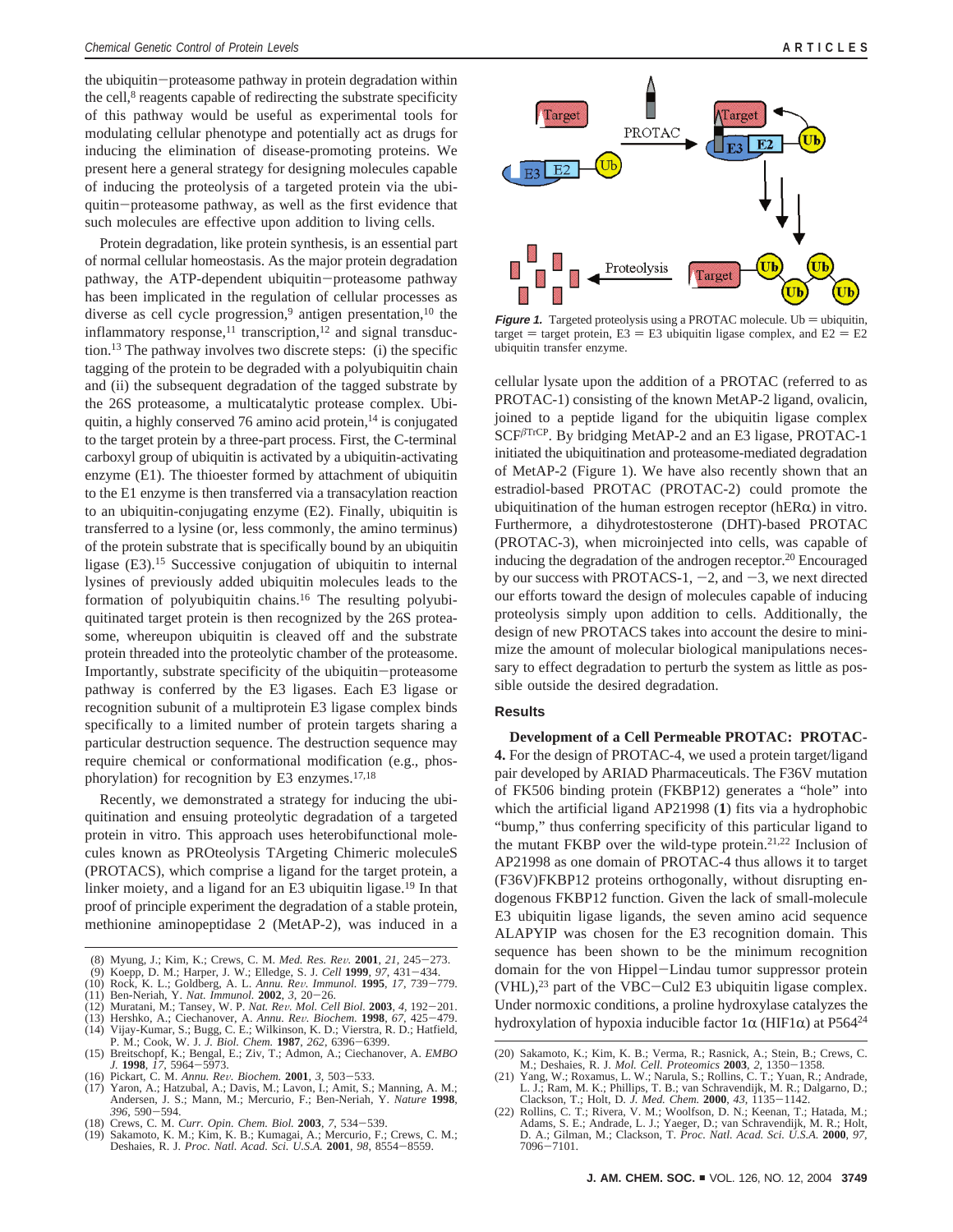**Scheme 1.** Synthesis of the AP21998/HIF1  $\alpha$ -Based PROTAC<sup>a</sup>



*<sup>a</sup>* (i) H2N(CH2)5CO2Bn, EDCI, DMAP. (ii) H2, Pd/C. (iii) H2N(CH2)5CONH-ALAPYIP-(D-Arg)8-NH2, PyBrOP, DIPEA, DMF.

(the central proline in the ALAPYIP sequence), resulting in recognition and polyubiquitination by VHL. HIF1 $\alpha$  is thus constitutively ubiquitinated and degraded under normoxic conditions.25,26 Finally, a poly-D-arginine tag was included on the carboxy terminus of the peptide sequence to confer cell permeability and resist nonspecific proteolysis. Polyarginine sequences fused to proteins have been shown to facilitate translocation into cells<sup>27,28</sup> via a mechanism that mimics that of the Antennapedia<sup>29</sup> and HIV Tat proteins.<sup>30</sup> Because a molecule fused to the polyarginine sequence should in principle be cell permeable, the necessity of PROTAC microinjection is circumvented. This design element also allows greater flexibility in the types of ligands that could be used in future PROTACs, since polarity of the compound is no longer an issue for membrane permeability. It was hypothesized that PROTAC-4 would enter the cell, be recognized and hydroxylated by a prolyl hydroxylase, and subsequently be bound by both the VHL E3 ligase and the mutant FKBP12 target protein. PROTACmediated recruitment of FKBP12 to the VBC-Cul2 E3 ligase complex would be predicted to induce FKBP12 ubiquitination and degradation as in Figure 1.

The F36V FKBP12 ligand AP21998 (**1**) was synthesized as previously described,  $2^{1,22}$  as an approximately 1:1 mixture of diastereomers at C9. Treatment of **1** with the benzyl ester of

- (23) Hon, W.; Wilson, M. I.; Harlos, K.; Claridge, T. D. W.; Schofield, C. J.; Pugh, C. W.; Mazwell, P. H.; Ratcliffe, P. J.; Stuart, D. I.; Jones, E. Y.
- *Nature* **<sup>2002</sup>**, *<sup>417</sup>*, 975-978. (24) Epstein, A. C.; Gleadle, J. M.; McNeill, L. A.; Heritson, K. S.; O'Rourke, J.; Mole, D. R.; Mukherji, M.; Metzen, E.; Wilson, M. I.; Dhanda, A.; Tian, Y. M.; Masson, M.; Hamilton, D. L.; Jaakkola, P.; Barstead, R.; Hodgkin, J.; Mazwell, P. H.; Pugh, C. W.; Schofield, C. J.; Ratcliffe, P. J.
- *Cell* **<sup>2001</sup>**, *<sup>107</sup>*, 43-54. (25) Ohh, M.; Park, C. W.; Ivan, M.; Hoffmann, M. A.; Kim, T. Y.; Huang, L. E.; Pavletich, N.; Chau, V.; Kaelin, W. G. *Nat. Cell Biol.* **<sup>2000</sup>**, *<sup>2</sup>*, 423- 427.
- (26) Tanimoto, K.; Makino, Y.; Pereira, T.; Poellinger, L. *EMBO J.* **2000**, *19*, <sup>4298</sup>-4309. (27) Wender, P. A.; Mitchell, D. J.; Pattabiraman, K.; Pelkey, E. T.; Steinman,
- L.; Rothbard, J. B. *Proc. Natl. Acad. Sci. U.S.A.* **<sup>2000</sup>**, *<sup>97</sup>*, 13003-13008. (28) Kirschberg, T. A.; VanDeusen, C. L.; Rothbard, J. B.; Yang, M.; Wender,
- P. A. *Org. Lett.* **<sup>2003</sup>**, *<sup>5</sup>*, 3459-3462.
- (29) Derossi, D.; Joliot, A. H.; Chassaing, G.; Prochiants, A. *J. Biol. Chem.* **<sup>1994</sup>**, *<sup>269</sup>*, 10444-10450. (30) Fawell, S.; Seery, J.; Daikh, Y.; Moore, C.; Chen, L. L.; Pepinsky, B.;
- Barsoum, J. *Proc. Natl. Acad. Sci. U.S.A.* **<sup>1994</sup>**, *<sup>91</sup>*, 664-668.

aminocaproic acid followed by removal of the benzyl group afforded **2** in 85% crude yield after two steps. It is important to note that although this material was carried through as a mixture of two diastereomers at C9, each diastereomer has previously been shown to bind to the target.<sup>22</sup> Standard peptide coupling conditions were used to label the peptide sequence. HPLC purification yielded **3** (PROTAC-4) with 17% recovery from **1** (Scheme 1).

To monitor the abundance of the targeted protein, a vector capable of expressing the mutant FKBP12 fused to enhanced green fluorescent protein (EGFP) was generated. In this way, proteolysis of FKBP12 could be monitored by loss of intracellular fluorescence. This vector was then used to generate a HeLa cell line stably expressing the EGFP-(F36V)FKBP12. Bright field and fluorescent photographs of the cells were taken before and 2.5 h after treatment with PROTAC-4 (**3**). As shown in Figure 2A-D, EGFP-FKBP12 was retained in those cells treated with DMSO, but lost in cells treated with 25  $\mu$ M PROTAC-4 for 2.5 h. Western blot analysis of cells treated with PROTAC-4 also indicated loss of EGFP-FKBP12 relative to an equal number of cells treated with DMSO (Figure 2I). As a control, cells were treated with uncoupled **1** and the HIFpolyarginine peptide fragment (Figure 2E,F). These cells retained fluorescence, indicating that the two domains require a chemical bond to each other to exert a biological effect. To investigate whether VHL was required for PROTAC-4-mediated EGFP-FKBP12 degradation, the renal carcinoma cell line 786- O31 was used. 786-O cells failed to produce VHL protein and thus lack a functional VBC-Cul2 E3 ligase complex. 786-O cells stably expressing the degradation substrate EGFP-FKBP12 retained fluorescence despite treatment with 25 *µ*M PROTAC-4 for 2.5 h (Figure 2G,H), confirming that the E3 ligase is required for PROTAC-4 activity. Finally, similar cell density and morphology in bright field images before (Figure 2I) and after (Figure 2J) treatment with 25 *µ*M PROTAC-4 for

<sup>(31)</sup> Baba, M.; Hirai, S.; Yamada-Okabe, H.; Hamada, K.; Tabuchi, H.; Kobayashi, K.; Kondo, K.; Yoshida, M.; Yamashita, A.; Kishada, T.; Nakaigawa, N.; Nagashima, Y.; Kubota, Y.; Yao, M.; Ohno, S. *Oncogene* **<sup>2003</sup>**, *<sup>22</sup>*, 2728-2738.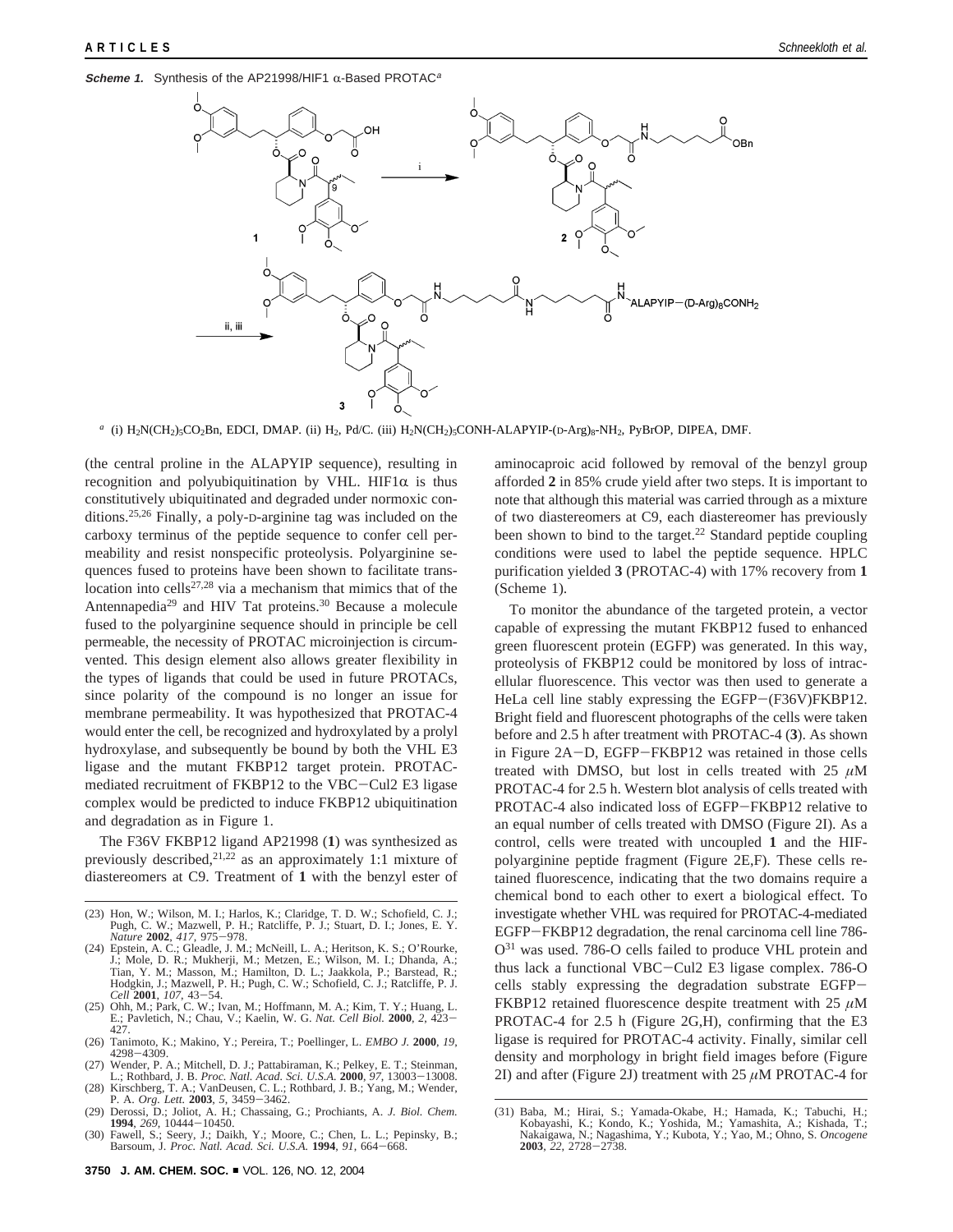

**Figure 2.** PROTAC-4 (**3**) mediates EGFP-FKBP degradation in a VHLdependent manner. No change in fluorescence is observed before (A) and 2.5 h after (B) treatment in DMSO control, while a significant change is observed between before (C) and 2.5 h after (D) treatment with 25  $\mu$ M **3**. Cells treated with 25  $\mu$ M 1 and 25  $\mu$ M HIF-(D-Arg)<sub>8</sub> peptide show no difference before (E) and 2.5 h after (F) treatment. 786- $O^{EGFP-FKBP}$  cells do not lose fluorescence before (G) or 2.5 h after (H) treatment with 25  $\mu$ M **3**. Bright field images of cells before (I) and 2.5 h after (J) treatment with  $25 \mu M$  **1** affirm constant cell density and morphology. Western blot analysis (K) with monoclonal anti-GFP antibodies confirms loss of EGFP-FKBP in cells treated with 25  $\mu$ M **3** (PROTAC-4) for 2.5 h compared to an equal load from vehicle (DMSO) treated cells.

2.5 h confirm that cells are capable of surviving treatment with a PROTAC molecule.

## **Implementation of a DHT-Based PROTAC: PROTAC-**

**5.** To test the robustness of this approach for the induction of

**Scheme 2.** Synthesis of a DHT/HIF1  $\alpha$ -Based PROTAC  $(PROTAC-3)<sup>a</sup>$ 



*<sup>a</sup>* (i) H2N(CH2)5CONH-ALAPYIP-(D-Arg)8-NH2, EDCI, DMAP, DMF.

intracellular protein degradation, we next used a well understood protein-ligand pair which occurs in nature. The testosterone/ androgen receptor pair was particularly attractive because it has been shown that the androgen receptor (AR) can promote the growth of prostate tumor cells, even in some androgenindependent cell lines.<sup>32</sup> In those same cell lines, it has been shown that inhibition of AR represses growth.<sup>32</sup> We hypothesized that a PROTAC could be utilized to degrade AR, potentially yielding a novel strategy to repress tumor growth. With this in mind, the design of PROTAC-5, **5**, contains DHT as the ligand for AR as well as the HIF-polyarginine peptide sequence which was successful with PROTAC-4. Known DHT derivative **4**<sup>33</sup> was successfully coupled to the HIF-polyarginine peptide with standard peptide coupling conditions (Scheme 2). To monitor protein degradation by fluorescence analysis, HEK293 cells stably expressing GFP-AR (293GFP-AR) were treated with increasing concentrations of PROTAC-5. Within 1 h, a significant decrease in GFP-AR signal was observed in cells treated with 100, 50, and 25  $\mu$ M PROTAC-5, but not in the DMSO control (Figure 3, parts  $A-F$ , I, L). Western blot analysis with anti-AR antisera verified the downregulation of GFP-AR in cells treated with 25 *µ*M PROTAC-5 compared to DMSO control or nontreated cells (Figure 3M). PROTAC-5 concentrations lower than  $25 \mu M$  did not result in GFP-AR degradation (data not shown). Pretreatment of cells with epoxomicin, a specific proteasome inhibitor,<sup>34</sup> prevented degradation of GFP-AR (Figure 3, part H: light field, K: fluorescent), indicating that the observed degradation was proteasome-dependent. This result was also verified by Western blot (Figure 3N). It should be noted that decreased cell density in the epoxomicin experiments are most likely due to the inherent toxicity of epoxomicin itself, rather than from a toxic effect of the PROTAC. This is supported by the viability of cells treated with PROTAC-5, as seen in Figure 3B,C.

Competition experiments with testosterone also inhibited PROTAC-5 from inducing GFP-AR degradation (Figure 4 A-D). In addition, cells treated only with testosterone retained all fluorescence, as did cells treated with the HIF-polyarginine peptide (Figure 4G,H). Finally, cells treated with both testoster-

<sup>(32)</sup> Debes, J. D.; Schmidt, L. J.; Huang, H.; Tindall, D. J. *Cancer Res.* **2002**,

<sup>(33)</sup> Stobaugh, M. E.; Blickenstaff, R. Steroids 1990, 55, 259-262.

<sup>(33)</sup> Stobaugh, M. E.; Blickenstaff, R. *Steroids* **1990**, 55, 259–262.<br>(34) Meng, L.; Mohan, R.; Kwok, B. H. K.; Elofsson, M.; Sin, N.; Crews, C.<br>M. *Proc. Natl. Acad. Sci. U.S.A.* **1999**, 96, 10403–10408.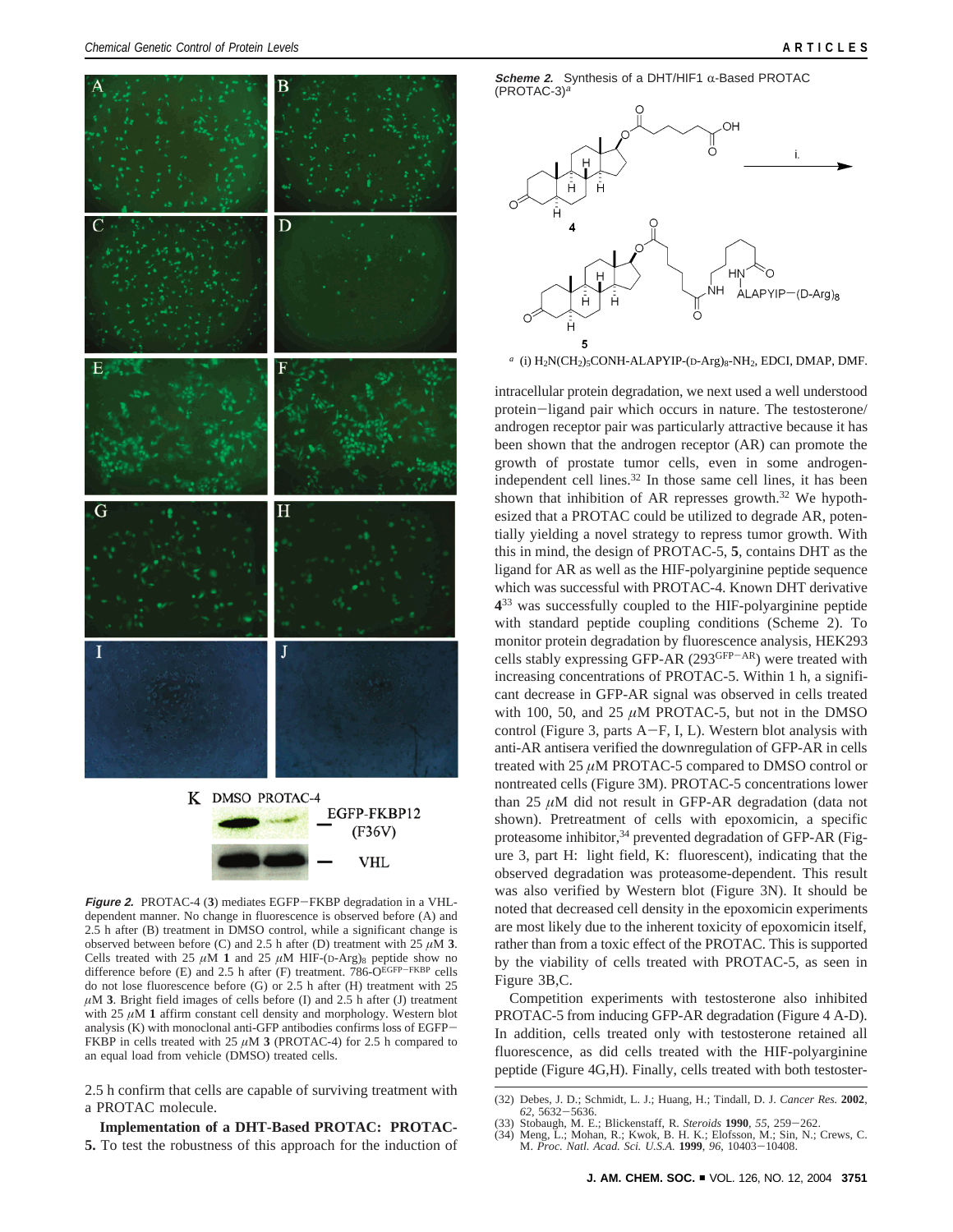

**Figure 3.** DHT-HIF PROTAC-5 (**5**) mediates GFP-AR degradation in a proteasome-dependent manner. One hour after treatment, 293GFP-AR cells treated with a 100  $\mu$ M (B light field, E fluorescent) or 50  $\mu$ M (C light field, F fluorescent) concentration of **5** lose fluorescence, while the DMSO control (A light field, D fluorescent) retains fluorescence. Cells treated with 10 *µ*M epoxomicin (G light field, J fluorescent) and pretreated with 10 *µ*M epoxomicin for 4 h followed by treatment with 25  $\mu$ M **5** for 1 h (H light field, K fluorescent) retain fluorescence, while cells treated only with 25 *µ*M **5** lose fluorescence after 1 h (I light field, L fluorescent). Western blot analysis confirms loss of GFP-AR after treatment with PROTAC **<sup>5</sup>** (+PT) relative to a loading control (M), while inhibition of the proteasome with epoxomicin (Epox) inhibits degradation (N).

one and the HIF-polyarginine peptide together also retained fluorescence, indicating again that both domains needed to be chemically linked to observe degradation (Figure 4F). It is important to note again that the cells survived treatment with PROTAC-5, indicating that the strategy of utilizing the ubiquitin-proteasome pathway for targeted degradation does not necessarily cause a toxic effect.

## **Discussion**

These experiments highlight the general applicability of a novel strategy to target and degrade proteins in vivo. Although this technique has been shown to be effective previously in vitro*,* this is the first example of synthesized molecules which are capable of inducing the degradation of a targeted protein upon addition to cells. Use of a GFP fusion protein provided a convenient method to monitor PROTAC-induced degradation, but is not inherently necessary to the design of the molecule. In principle, no molecular biological manipulations are needed to implement a PROTAC molecule. This technique therefore



**Figure 4.** A chemical bond between the HIF-(D-Arg)<sub>8</sub> peptide and DHT is required for PROTAC-5-induced degradation of GFP-AR. Cells were treated with (A) no treatment, (B) DMSO (equal volume), (C) 25 *µ*M PROTAC-3, (D) 25  $\mu$ M PROTAC-5 + 10-fold molar excess testosterone, (E) 25  $\mu$ M PROTAC-5 + 10-fold molar excess (250  $\mu$ M) HIF-D-Arg peptide, (F) 25 *<sup>µ</sup>*M HIF-D-Arg peptide + <sup>25</sup> *<sup>µ</sup>*M testosterone added separately, (G)  $25 \mu M$  DHT, and (H)  $25 \mu M$  HIF-D-Arg peptide.

provides a novel approach to the study of protein function without genetically modifying the host cell. Moreover, the modularity of the PROTAC design offers the possibility to synthesize similar PROTAC molecules targeting a variety of intracellular targets. These experiments have shown that the ligand for the target protein can be varied using both natural and synthetic ligands to degrade effectively targeted GFP fusion proteins. Although the linker length has not been fully explored, a spacer consisting of two aminocaproic acids (12 atoms) has been shown to be flexible enough to accommodate some structural variation in the target and E3 ligase proteins yet remain functional. Since ubiquitination occurs most commonly on an exposed lysine, different spacer lengths may be required to accommodate the structures of different target proteins.

Small molecules have previously been implicated in inducing ubiquitination and degradation of proteins; most notably geldanamycin derivatives act by controlling target interaction with molecular chaperones.35-<sup>38</sup> However, there are often specificity issues with these approaches, and the exact mechanism of

- S. J. *Bioorg. Med. Chem. Lett.* **1999**, 9, 1233–1238.<br>(36) Kuduk, S. D.; Harris, C. R.; Zheng, F. F.; Sepp-Lorenzino, L.; Ouerfelli, Q.; Rosen, N.; Danishefsky, S. J. *Bioorg. Med. Chem. Lett.* **2000**, *10*, 1303–1306. 1306.
- (37) Zheng, F. F.; Kuduk, S. D.; Chiosis, G.; Münster, P. N.; Sepp-Lorenzino, L.; Danishefsky, S. J.; Rosen, N. *Cancer Res.* **<sup>2000</sup>**, *<sup>60</sup>*, 2090-2094. (38) Citri, A.; Alroy, I.; Lavi, S.; Rubin, C.; Xu, W.; Grammatikakis, N.;
- Patterson, C.; Neckers, L.; Fry, D. W.; Yarden, Y. *EMBO J.* **<sup>2002</sup>**, 2407- 2417.

<sup>(35)</sup> Kuduk, S. D.; Zheng, F. F.; Sepp-Lorenzino, L.; Rosen, N.; Danishefsky,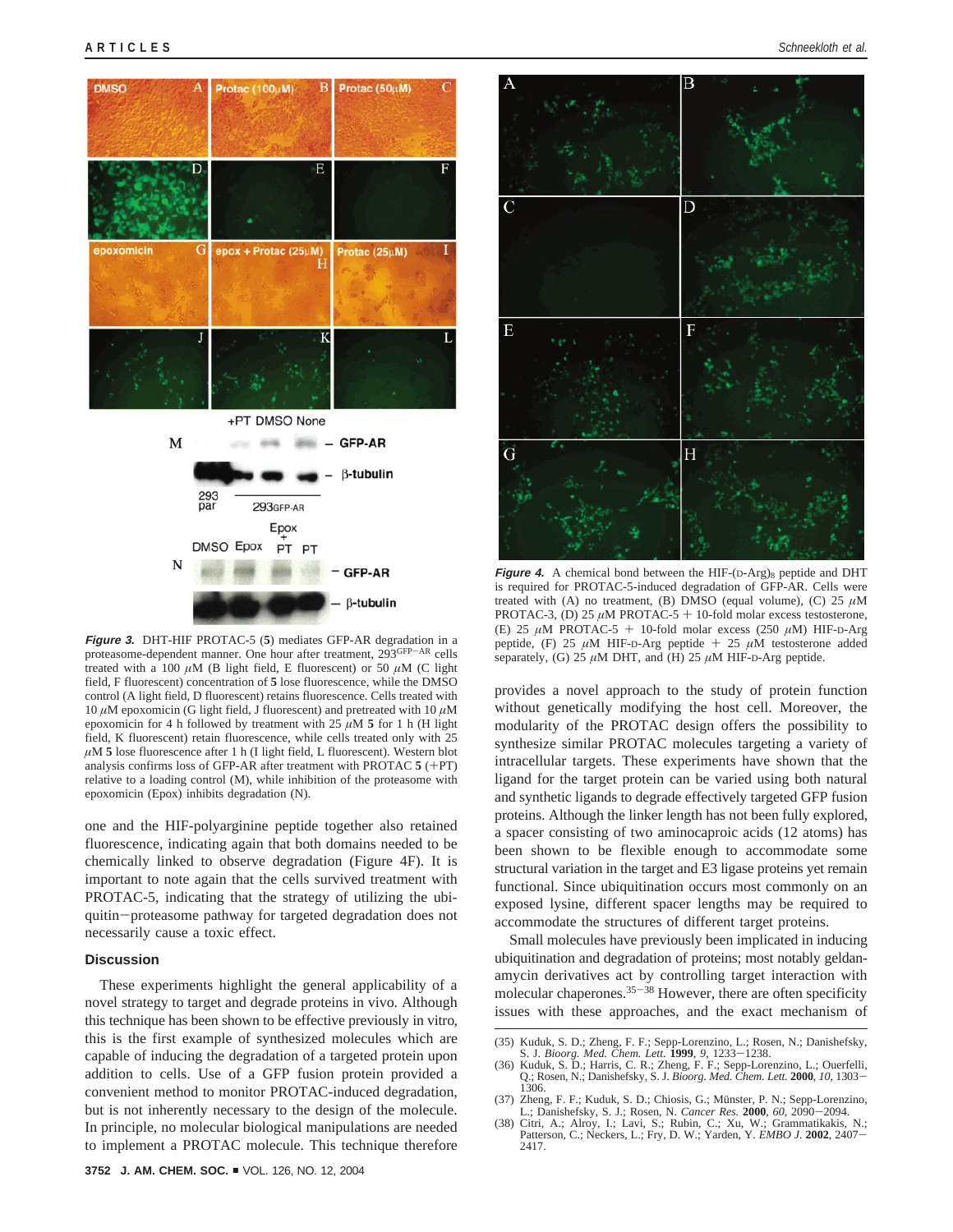

**Figure 5.** Potential use of PROTACS in a chemical genetic screen.

induced degradation is not clear. Interference with gene products at the post-translational level has also been successfully demonstrated by Howley and co-workers,<sup>39</sup> who used known protein-protein interacting domains. Their approach, while successful, required significant manipulation of the cell lines in question to observe an effect. Both of these methods are significantly less direct and flexible than PROTACS. In addition, the PROTAC strategy represents the first attempt to develop a general method for small molecule-induced targeted proteolysis via the ubiquitin-proteasome pathway in intact cells.

PROTACS could in principle be used to target almost any protein within a cell and selectively initiate its degradation, resulting in a "chemical knockout" of protein function. A notable advantage to this strategy is that proteolysis is not dependent on the active-site inhibition of the target; any unique site of a protein may be targeted, provided that there are exposed lysines within proximity for the attachment of ubiquitin. Because some E3 ligases are expressed in a tissue-specific manner, this also raises the possibility that PROTACS could be used as tissuespecific drugs.

Several other applications for this technology can be envisioned. First, PROTACS could be used to control a desired cellular phenotype, for example, via the induced degradation of a crucial regulatory transcription factor which is difficult to target pharmaceutically. "Chemical knockout" of a protein could prove viable as an alternative for a genetic knockout, which would be extremely valuable in the study of protein function. This strategy could also provide significantly more temporal or dosing control than gene inactivation at the DNA or RNA level. Second, libraries of PROTACS could be used to screen for phenotypic effects in a chemical genetic fashion. This strategy could be used either to identify novel ligands for a target or to identify new therapeutically vulnerable protein targets by studying phenotypic change as a result of selective protein degradation (Figure 5). This chemical genetic strategy would employ a library of PROTAC molecules with identical E3 ubiquitin ligase domains but chemically diverse target ligands. After PROTAC library incubation with cultured cells and

detection of the desired cellular phenotype (e.g., inhibition of pro-inflammatory signaling), one could identify the protein that was degraded by incubation with the PROTAC. A number of approaches could be used to identify the PROTAC-targeted protein, including affinity chromatography and differential proteomic technologies such as ICAT.40 In a modification of this strategy, a library of PROTACS could be screened to identify a ligand for a particular target by monitoring degradation of the target protein (e.g., loss of GFP fusion protein). Finally, PROTACS could be used as drugs to remove toxic or diseasecausing proteins. This strategy is particularly appealing since many diseases, including several cancers, are dependent on the presence or overexpression of a small number of proteins. The large number of potential uses for this technology, coupled with the success of these experiments, suggests that PROTACS could find broad use in the fields of cell biology, biochemistry, and potentially medicine.

## **Experimental Section**

**A. Materials.** (F36V)FKBP12 expression vector was generously provided by ARIAD Pharmaceuticals (Cambridge, MA), and GFP-AR expression plasmid was a gift from Dr. Charles Sawyers (HHMI, UCLA). Epoxomicin<sup>41</sup> and AP21998<sup>21,22</sup> were synthesized as previously described. Dihydrotestosterone and testosterone were obtained from Sigma-Aldrich (St. Louis, MO). Monoclonal antibody recognizing VHL was purchased from Oncogene (San Diego, CA), antibodies recognizing GFP and *â*-tubulin were obtained from Santa Cruz Biotech (Santa Cruz, CA), and polyclonal antibody against the androgen receptor was from United Biomedical, Inc. (Hauppauge, NY). HEK293, 786-O, and HeLa cells were purchased from the American Type Culture Collection (Manassas, VA). Tissue culture medium and reagents were obtained from GIBCO-Invitrogen (Carlsbad, CA).

**B. Tissue Culture.** HeLa cells, 786-O cells, and HEK 293 cells were separately cultured in D-MEM supplemented with 10% fetal bovine serum, 100 units/mL penicillin, 100 mg/mL streptomycin, and 2 mM L-glutamine. All cell lines were maintained at a temperature of  $37 \text{ °C}$  in a humidified atmosphere of 5%  $CO<sub>2</sub>$ . To generate cells stably expressing a particular fluorescent target protein, the parent cell line was grown to 70% confluency and transfected using calcium phosphate precipitation of the designated cDNA. Following transfection, cells were split 1:10 into culture medium supplemented with 600 *µ*g/mL G418 (GIBCO-Invitrogen). Individual clones which optimally expressed fluorescent target protein were identified and expanded under selection for further experimentation.

**C. Detection of PROTAC-Induced Degradation by Fluorescence Microscopy***.* Cells stably expressing fluorescent target protein were plated into 96 well plates (HeLa<sup>EGFP-FKBP</sup> cells plated at 4000 cells/ well and HEK293<sup>GFP-AR</sup> cells plated at 60 000-100 000 cells/well). Synthesized PROTACS were dissolved in DMSO vehicle at a final concentration of 1%. Disappearance of target protein in vivo was monitored by fluorescence microscopy at an excitation wavelength of 488 nm.

**D. Detection of PROTAC-Induced Degradation by Western Blot.** Whole cell lysates were prepared from HeLaEGFP-FKBP cells treated with PROTAC-4 and with HEK293GFP-AR cells treated with PRTOAC-5 by lysing the cells in hot Laemmli buffer. Lysates were subjected to 8% polyacrylamide gel electrophoresis, and the proteins were transferred to nitrocellulose membrane. Membranes were blocked in 3% nonfat milk in TBS supplemented with 0.1% Triton X-100 and 0.02% sodium azide. Lysates from HeLaEGFP-FKBP cells treated with

<sup>(40)</sup> Han D. K.; Eng J.; Zhou, H.; Aebersold, R. *Nat Biotechnol.* **<sup>2001</sup>**, *<sup>19</sup>*, 946- 951.

<sup>(41)</sup> Sin, N.; Kim, K. B.; Elofsson, M.; Meng, L.; Auth, H.; Kwok, B. H. B.; Crews, C. M. *Bioorg. Med. Chem. Lett.* **<sup>1999</sup>**, *<sup>9</sup>*, 2283-2288.